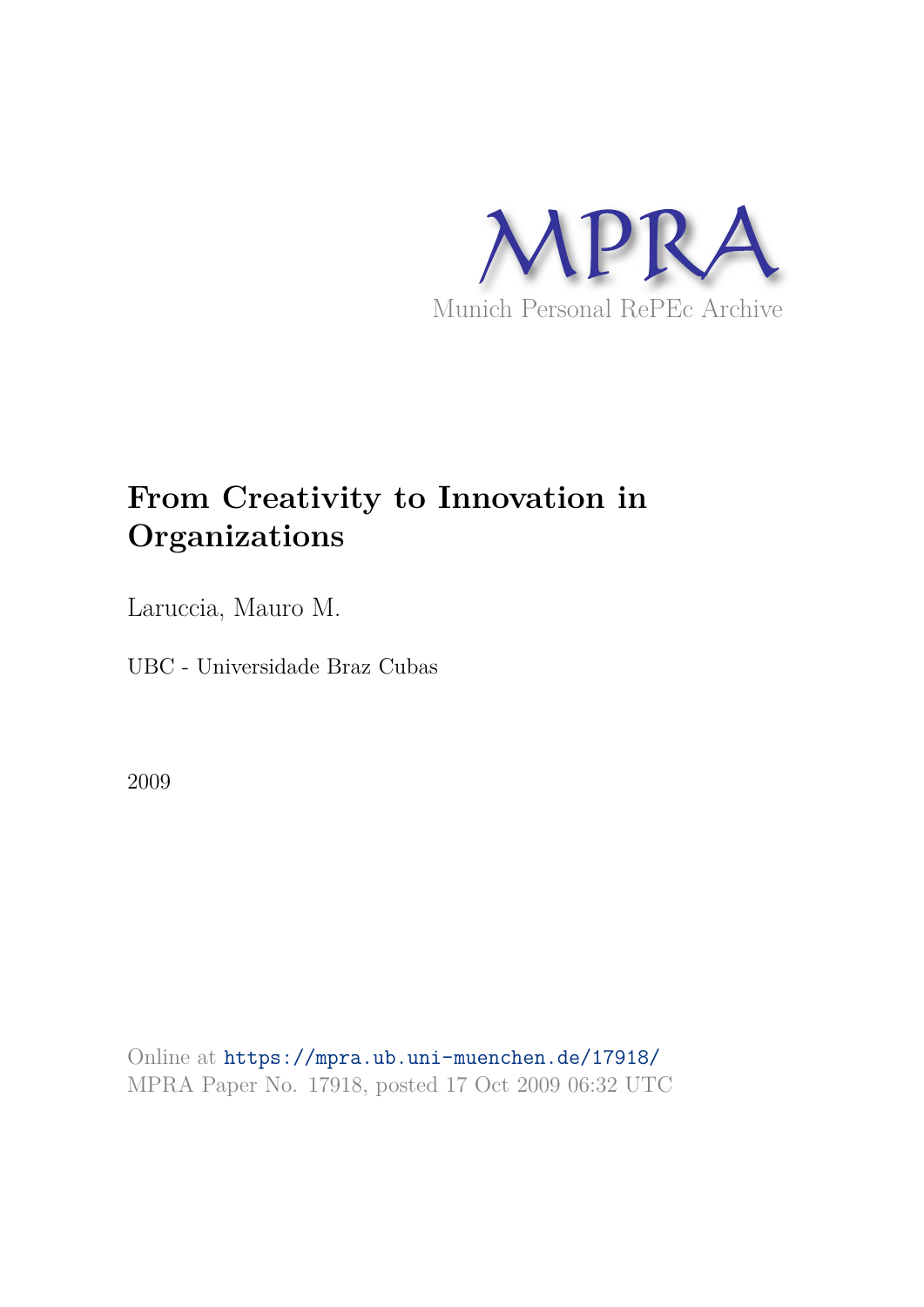# From
Creativity
to
Innovation
in
Organizations

Mauro
Maia
Laruccia mauro.laruccia@gmail.com UBC
–
Universidade
Braz
Cubas

#### Abstract

Creativity is generally associated with the innovation and change. The most creative companies
 have
 also
 been
 the
 first
 to
 innovate
 in
 marketing
 and
 advertising, indiscriminately. The creativity that took form depends on the things to which people and businesses give value, in what they believe. We discussed also the nature of the creative process and ways to encourage and give it practical nature. We based on the premise that the
nature
of
the
creative
process
is
immutable,
whatever
the
area
in
which
it
is
applied. Understanding this nature, we can stimulate our creative thinking in order to obtain innovation, even on issues where the so-called "creative" solutions are little valued.

Key
words:
Imagination,
Creativity,
Innovation,
Organization.

## **Introduction**

In organizations to develop creativity, innovation and knowledge should, initially, encourage
 people
 to
 discuss
 and
 confront
 problems
 (object).
 The
 relationship
 of contemplation
 of
 the
 object
 and
 the
 experiences
 emerges
 mental
 images,
 enabling inspirations, which is the result of the process of fusion of ideas in the subconscious. The inspiration is the raw material of the imagination it takes to design or create a product, as a solution to a problem, thus born of creativity. The stronger individual creativity in organizations
 by
 working
 in
 groups,
 depending
 on
 the
 purpose
 of
 the
 contribution,
 the utility, the meaning and value can help to revolutionize knowledge of the repertoire.

In its broadest sense, creativity is the ability to find original solutions or answers to problems
or
challenges
that
arise
in
the
workplace,
in
business,
the
sciences
and
the
arts. The creative is the place where no one else has ever been. You have to leave the city of your comfort and go into the wilderness of your intuition.

Wertheimer
in
Taylor
&
Getzels
(2007,
p.103)
describe:

The function of thinking is not solving an actual problem but discovering, envisaging, going into deeper questions. Often in great discoveries the most important thing is that a certain question
 is
 found.
 Envisaging,
 putting
 the
 productive
 question
 is
 often
 more
 important, often
a
greater
achievement
than
solution
of
a
set
question.

Creativity is ability to produce work that is both novel [i.e., original, unexpected] and appropriate [i.e., useful, adaptive concerning task constrains]. (Sternberg & Lubart, 1999,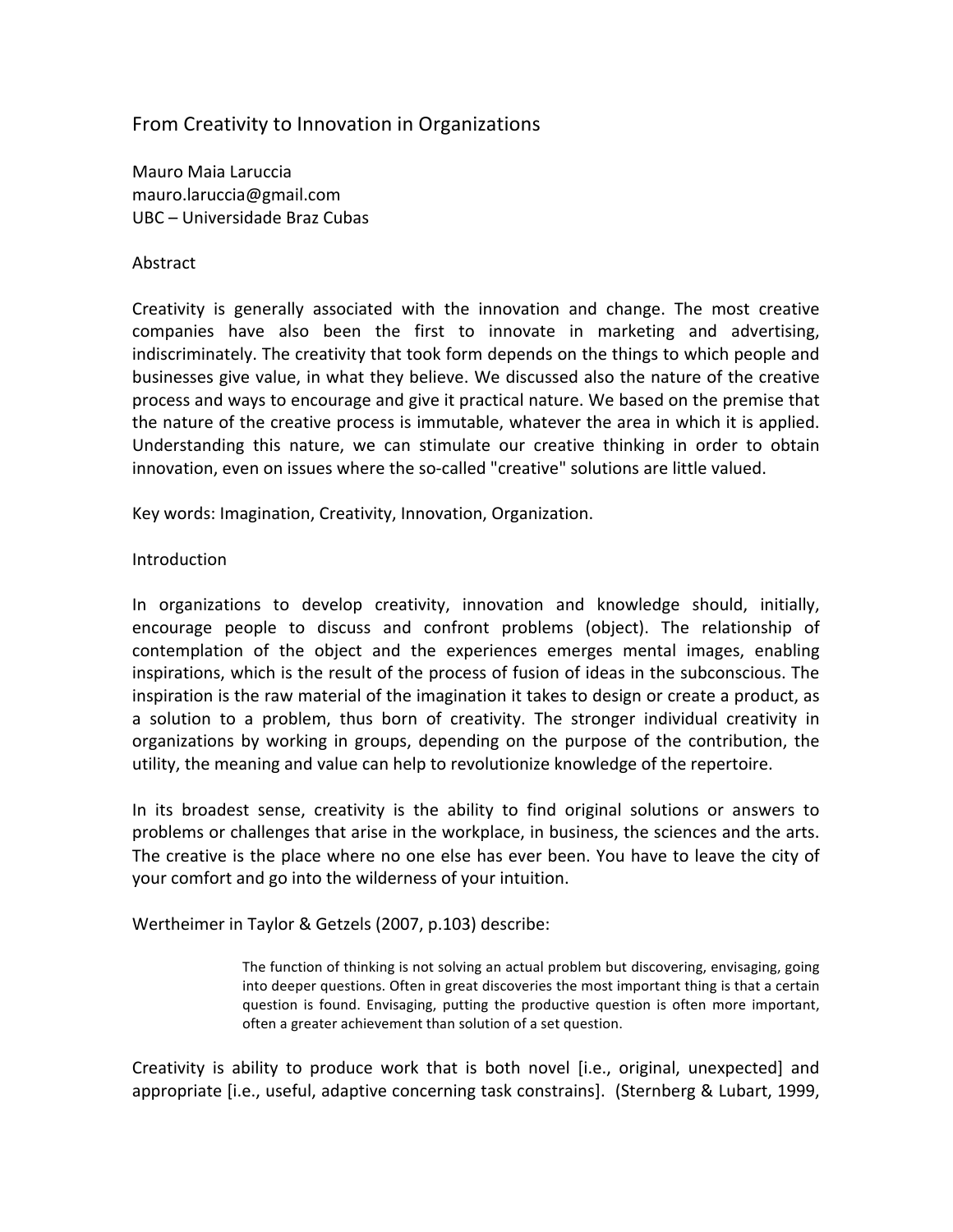p.3) Etimologically, creativity is the ability to produce new and original ideas and things; magination and inventiveness (Longman, 1991, p. 240). Conditions for creativity are to be puzzled; to concentrate; to accept conflict and tension; to be born everyday; to feel a sense
of
self
(Fromm,
2009)

Creativity requires a creative subject, i.e. a person who produces and gives existence to any product that did not exist. We note, too, that figure is a way to create a design or product. Thus, the product of creative activity of a subject is not necessarily a tangible object, but it may be an idea, an image, an abstract theory or something as a service.

Therefore, in the discussion of creativity seem to enter into a magical universe, populated by those who have the gift of creativity in general in the field of arts, which is denied to the
average
person.
With
common
sense,
we
call
for
creative
people
who
know
the
draw, play instruments, with special skills, such as painting or design, finally, those who know how to do things that most people do not know.

Everyone has interest with creativity. How creative am I? Am I creative? Can I become creative? And how creative is organizations or groups? We can't think and essay it without getting highly involving issues: we have different arguments about creativity. From concepts ancients based in notions of divine creators and mythical insights of creation, and more contemporary chiefly in terms of creative artist and arts, advertising and marketing that creates image, to education and business researches to obtain a creative management
or
creative
problem
solving.

(Pope,
2005)

According
to
Deleuze
in
Pope
(2005,
p.
3)

These days, information, communications, and advertising are taking over the words 'concepts' and 'creative' and these 'conceptualists' constitute an arrogant breed that reveals
the
activity
of
selling
to
be
capitalism
supreme
thought.

Another
important
concept
 to
understand
 the
process
of
creativity
is
 the
phenomena
of prolonged
inspection.

Arnheim (1972, p. 296-299) writes that phenomenon of prolonged inspection may be related to creativity in a small or large scale. It can be seen simply as a facilitator of the preparatory stages of creation. Or, more ambitiously, as a model, on a small scale, the whole creative process, showing, in simple terms, the essence of what happens when the thinker, a creative artist or the scientist facing the world. Finally, the changes caused by prolonged
inspection
may
be
considered
similar
 to
what
is
often
called
creativity.
In
 this case,
the
real
work
of
the
designer
would
be
nothing
more
than
the
record
of
revelations taken
during
the
inspection.

Without doubt, the profound contemplation of the object being represented or interpreted, as well as each stage of work, is an essential requirement of all creation. It is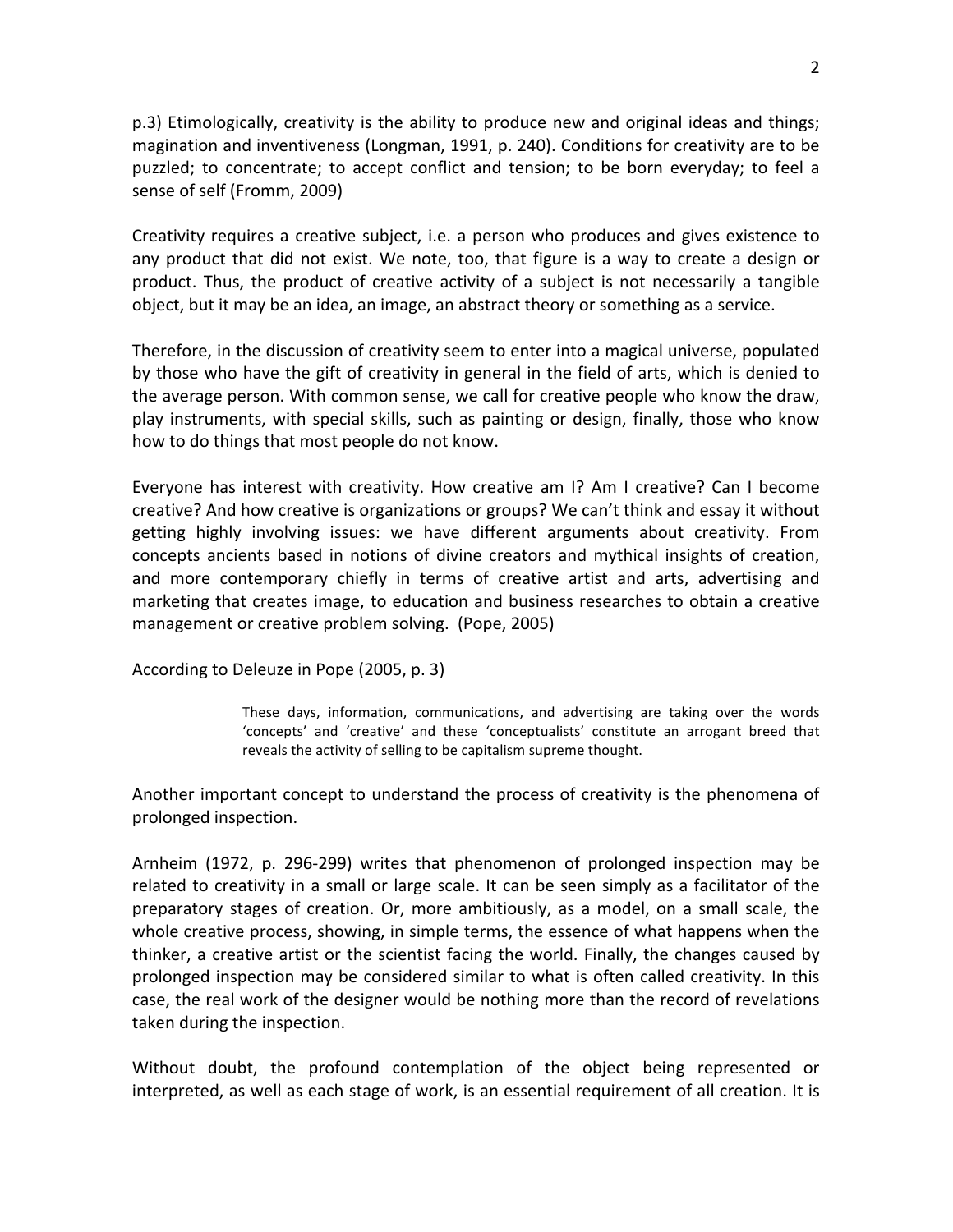also
clear
that
this
inspection
does
uncover
opportunities
to
structure
and
restructure
the entire work, or part of it. These findings serve for the creative thinker from leaving the normal mode of seeing the world. (Arnheim, 1972, p. 296-299)

By agreeing to the definitions above, we must accept that the creative impulse has the same origin, for more than that is its manifestation. When you create the need to solve a particular problem, need that, as the case may be, the individual and organization can generate perplexity, anxiety, stubbornness and even irritation. These sensations and emotions will form the broth culture of which arise from the creative and innovative ideas.

Creativity is essential to obtain proposals for improving organizational therefore influence people's
behavior
in
the
short,
medium
and
long
term;
to
be
found
alternatives
for
solving problems,
 conflicts
 and
 occasional
 difficulties
 and
 frequent
 among
managers,
 as
 well
 as enable people to find new patterns in the face of unexpected situations easier on the environment friendly, exciting and free of censorship, in the shortest possible period of time.

The new creative work that tells us, however, is not free, that is, the novelty does not appear to be only novelty. We can then say that everything that is new is creative, but not everything that is new is creative. Explaining better: the innovation appears on a given issue or a particular situation, solving it, or explaining it. Innovation is usually the reshuffling of existing knowledge that reveals unsuspected relationship or similarities between known facts that did not appear to have anything in common. Thus, solved the problem of the Gutenberg printing press to see a grape to make wine. Apparently, grape and wine, on one side, and letter paper and on the other, had nothing in common, and yet was from the procedure to make wine that Gutenberg thought of wet pressing role against
types
of
ink.

(Arnheim,
1972)

We have, therefore, one more criterion to measure the creativity: innovation, besides the aforementioned
scope.
We
must
remember,
however,
that
innovation
has
to
be
relevant, that
is,
as
appropriate.
An
act,
an
idea
or
a
product
is
creative
when
new,
appropriate
and comprehensive.

Taking into account this discussion, we realize that creativity is a human capacity that is not confined to the territory of the arts, but it is also necessary to science and life in general.
The
 science
 could
 not
 progress
if
 some
more
 creative
minds
 had
 not
 perceived links between seemingly unconnected facts, if they had not tested these hypotheses and arrived
at
their
new
explanatory
theories
of
phenomena.

Thus,
an
immediate
and
unavoidable
conclusion
is
that
the
creativity
is
a
quality
inherent in human nature. Perhaps even more the quality that distinguishes our species, in comparison
with
the
other.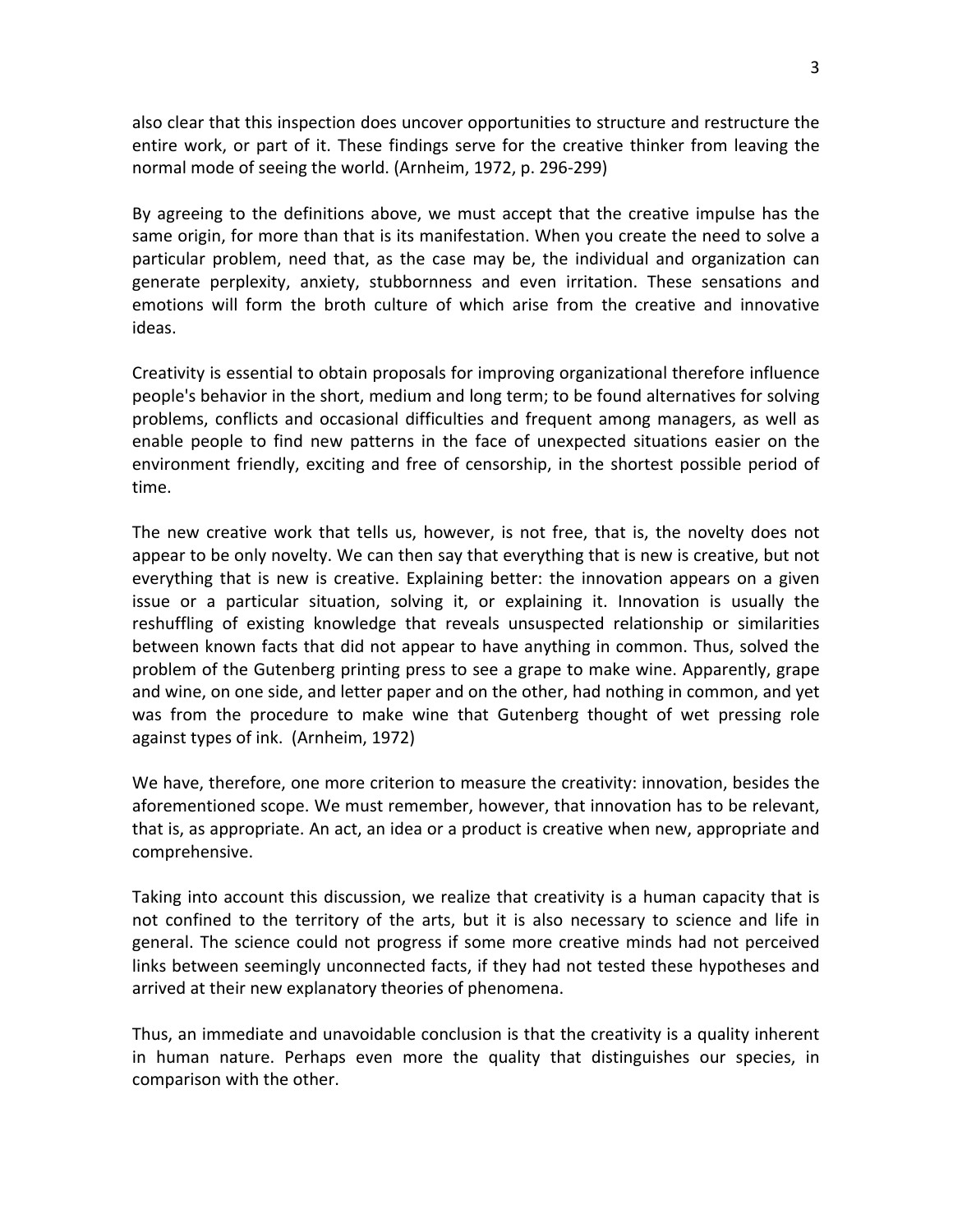You can develop the ability to be creative and learn to improve them in practice. There are conditions facilitating and triggering the process and these conditions require a revision of the self-concept of what creativity is and how it can be seen as a creative person (Barret, 1998).
It
is
part
of
the
organization
with
the
encouragement
of
ideas,
when
the
managers open the doors to the suggestions and proposals from employees. This requires above, identify the critical points of potential risk and conflict. Observe situations more as challenges
 and
 feel
motivated
 to
 face
 them.
 Losing
 the
 fear
 of
 being
 ridiculous
 and
 the trial of others. Encourage creativity in co-workers, giving opportunities to develop. Breaking patterns of dysfunctional behavior and feel proud to speak. As managers, find ways to recognize and remember the moments of creative and innovative day-to-day work
of
his
team.

(Schimidt,
2004)

At the time of our reasoning we have two questions: whether creativity is something inherent to our species, why some people, groups and businesses will show more creative than others? Why some nations that stands out in the field of sciences, arts and technology?

According
to

(Petit,
1991,
p.
56)

Be creative and updated depends on a slow process, gradual. One thing is connected to another. If we not update the creativity not worth, if updated, but not creative, is the same, not worth a penny. To be updated, you must be addicted to information of all types and species, formal and informal, in large quantity, without giving much importance to quality, but with clear awareness of the duration of each. A creative without this ingredient is
like
a
computer
without
process
data.
(Petit,
1991,
p.56)

Being in shape to the being creative is the same as the athlete is competitive to get the champion:
training
all
day
long
hours
without
cease,
with
courage
and
boldness,
the
worst enemy of the creative process is the timidity, lack of boldness, a kind of creative cowardice. Never be afraid of ideas very mad, at least on paper record, if possible in a notebook, so do not play outside. It is through crazy that you can find a creative idea. We must
first
fly
up
high
after
reaching
the
earth.

For De Gregori (1994) there are techniques to stimulate the creative process. The creative process is always looking for solutions to problems that were present, situations that pose some challenge. The Americans released the word brainstorm, which means storm of ideas, or brainstorm of ideas in search of solutions to a problem presented.

In that sense, the objectivity and viability are temporarily suspended and going deep in the problem that requires solution, creating the climate is playful and if you allow the storm, the production of ideas, written or recorded by someone. Closed the storm, the ideas go through sorting and selecting is the best. Here, I enter the left side, then the practical
side,
with
planning.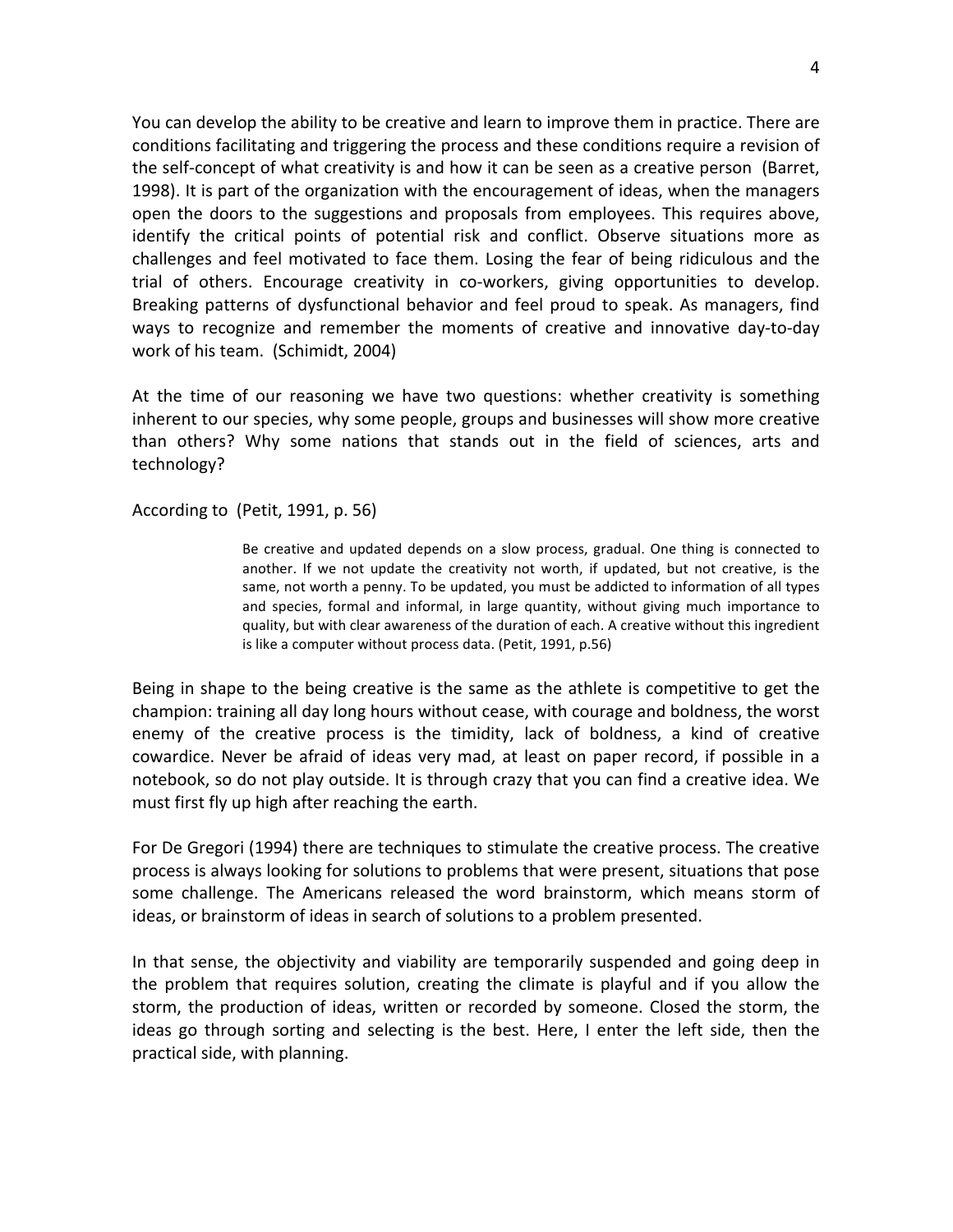For
Gregori
(1994)
can
do
exercises
in
creativity,
calling
for
new
alternatives,
new
ways
to sit, new ways to fix, new ways to clean the house, and new way to walk so. As well as exercises in creativity to the right side: funniest new names for the same thing, new sounds, new melodies, poetry, jokes, etc. ironies. The practice of conscious exercise of creativity or brainstorm with those standards, these rules, naturally leads to a huge increase in innovation, and art, our artistic ability, is programmed by artistic medium, or the
thrill
of
the
mother,
if
they
were
born
in
deal,
in
storage,
etc.
in
aesthetics.

> The art of which we speak is not the production of works of art. It is, simply, the ability to express perceptions, feelings, attitudes, shape, by any means, word, color, sound, sculpture, modeling, clippings, etc. collage. The important thing is deprogrammer, i.e. not drive, not require obedience, not to impose the topic.

> The artistic ability on the right exists, it comes out, touches, since that has not been suppressed, has not been dominated by feelings of shame, error or by something else. The art education we receive in schools does not allow much because they usually require, charges,
>  demands
>  obedience
>  to
>  standards,
>  the
>  methods
>  etc.
>  And
>  not
>  conducive
>  to
>  the outbreak expressiveness, which is what you want. It can be expressive body, theater, chromium,
> acoustic,
> verbal,
> finally,
> in
> any
> form
> (De
> Gregori,
> 1994,
> p.159).

The cultivation of creativity, even to the sense of personal fulfillment, in a good mood, the happiness of good taste, the solution to alternatives, is important because the whole time we are faced with the unexpected. It takes a bit of art and playful spirit to be able to handle
the
game
triadic
not
bitter.

#### The
imagination
and
inspiration

The human imagination became the raw material of the era in which we live. Other sources of competitiveness, such as capital and natural resources, suffer the law of diminishing returns. On the other hand, creativity and innovation are one of the few sources of competitiveness whose return is infinite (Barret, 1998). You will need innovation in our products and services, in the forms of relationships, coupled with creativity
to
facilitate
the
delivery
of
skills
with
tangible
results.
(Mussak,
2003)

The process of work of scientist and entrepreneur is close to the process of the artist's work. All developed a type of behavior known as "exploratory", which is dedicated to "explore" the possibilities, "which could be", rather than hold on what it actually is. In doing so, we need imagination. One of the ways is to create imagine. Imagine is the ability to see beyond the immediate of which is to create new possibilities. You answer the question: if it were not so, how could you? If we building imagination, if we leave aside our critical sense and fear of ridicule, if we abandon logic of reality, we will see that we are able to find many answers to the question. This is called divergent thinking, which leads to many possible answers. It is the opposite of convergent thinking, which leads to a single response,
considered
certain.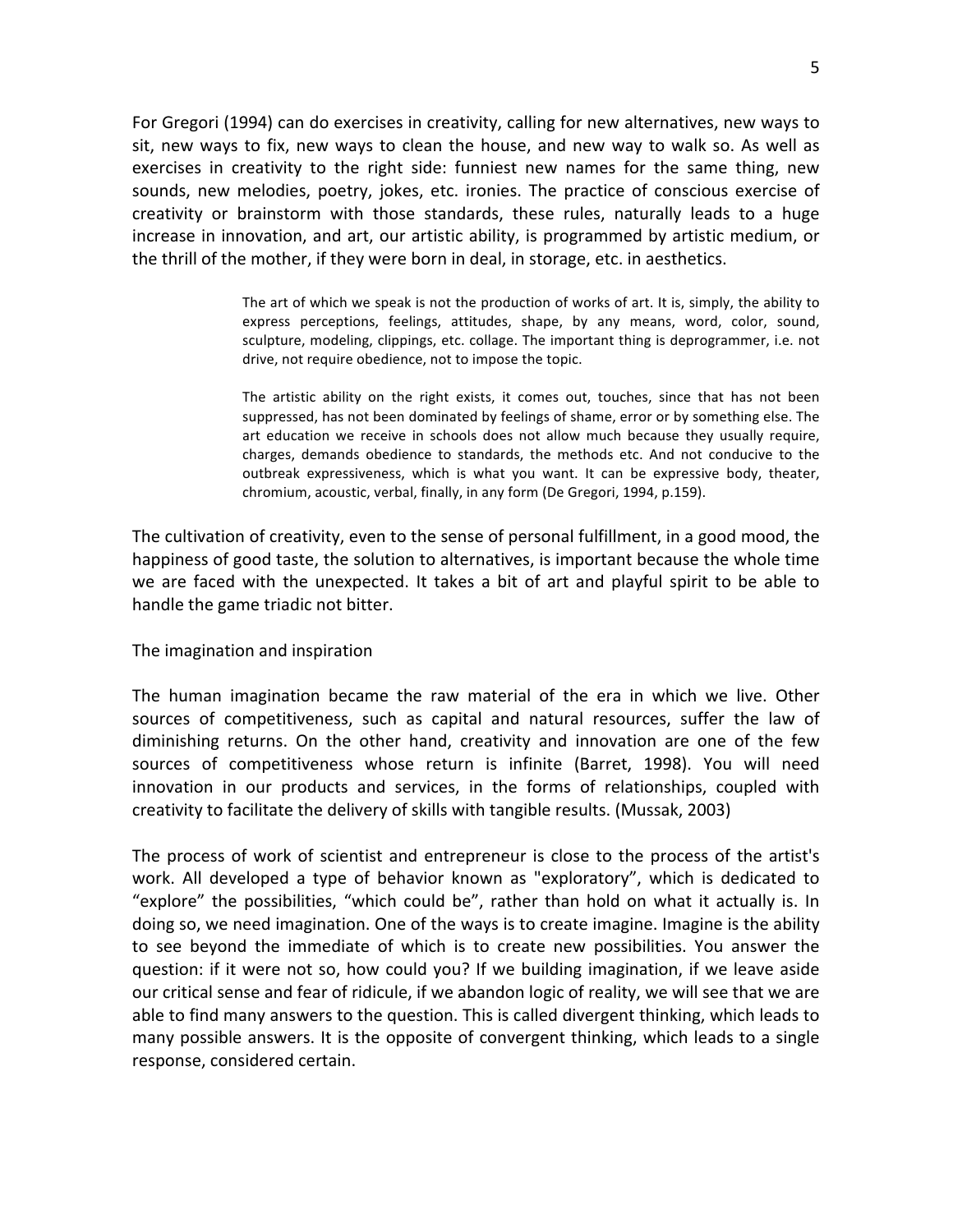The imagination is the ability to form pictures or combine the images in frames or in succession to imitate the facts of nature, but that does not represent anything real or existing, that is, creative imagination (Lalande, 1999, p. 520). It is a competence that allows
the
representation
of
objects
in
accordance
with
the
qualities
that
are
given
to
the mind
by
the
senses.

Moles
(1998,
p.
63)
give
us
an
explanation
about
imagination:

Call more precisely 'imagination' ability to quickly create the spirit of many forms, whether verbal, visual or symbolic, and eliminate them as soon as they are destroyed on the ground in order to replace them with others in a continuous flow: then appears in the imagination as
a
stochastic
process.

Thus, both the artist as a scientist and entrepreneur must be flexible enough to exit the insurance, the known, the immediate future, and take risks in proposing the new, as possible.
Nothing
is
more
harmful
to
creativity
than
the
enthusiasm
of
inspiration.

In this context the place of inspiration is the result of a process of fusion of ideas realized in
 our
 subconscious.
 Faced
 with
 a
 problem,
 a
 concern
 or
 a
 situation,
 obtained
 key information about it, our subconscious starts to deal with this data, making a sort of game associations between various elements. It is like trying to mount a break-head: either try a piece,
now
another,
until
we
find
the
appropriate.
It
is
the
moment
when
the
imagination is
 enabled
 to
 offer
 all
 possibilities.
 They
 will
 play
 in
 our
 subconscious
 awareness summaries and new configurations of the data on which work our intellect, weighing them, judging them, adapting them to the problem or the situation. The emergence of these into our summaries conscience gives the name of inspiration. Both, artist and scientist working intellectually inspiration. The artist has to decide between materials, techniques
and
styles
for
the
production
of
his
work.
The
scientist
has
to
develop
and
test their
hypotheses
to
reach
a
new
theory
or
product.

In
the
development
and
repression
of
creativity
can
say
that,
as
human
capacity,
creativity can
be
developed
or
repressed.
The
development
happens
in
that
the
family
environment, school, friends, leisure conditions offer the full exercise of exploratory behavior and divergent thinking, encouraging the use of imagination, the game, the constant interrogation, the receptiveness to innovations and the detachment to see the whole without prejudice and without fear of making mistakes.

The
prosecution,
in
turn,
happens
when
these
conditions
are
not
provided
and,
moreover, is emphasized not take the risk and stay safe on the ground of repetition of the already known. The ability of different solutions, documents, the child is immense, because it is spontaneous,
 because
 we
 do
 not
 have
 the
 left
 side
 carper,
 unless
 the
 mental programming
made
by
the
mother
or
the
game
of
the
family
will
cut
that
to
condemn
the imagination and fantasy, replaced by a process of early intellectual development of censorship,
of
objectivity
of
scientific
efficiency.

(De
Gregori,
1994)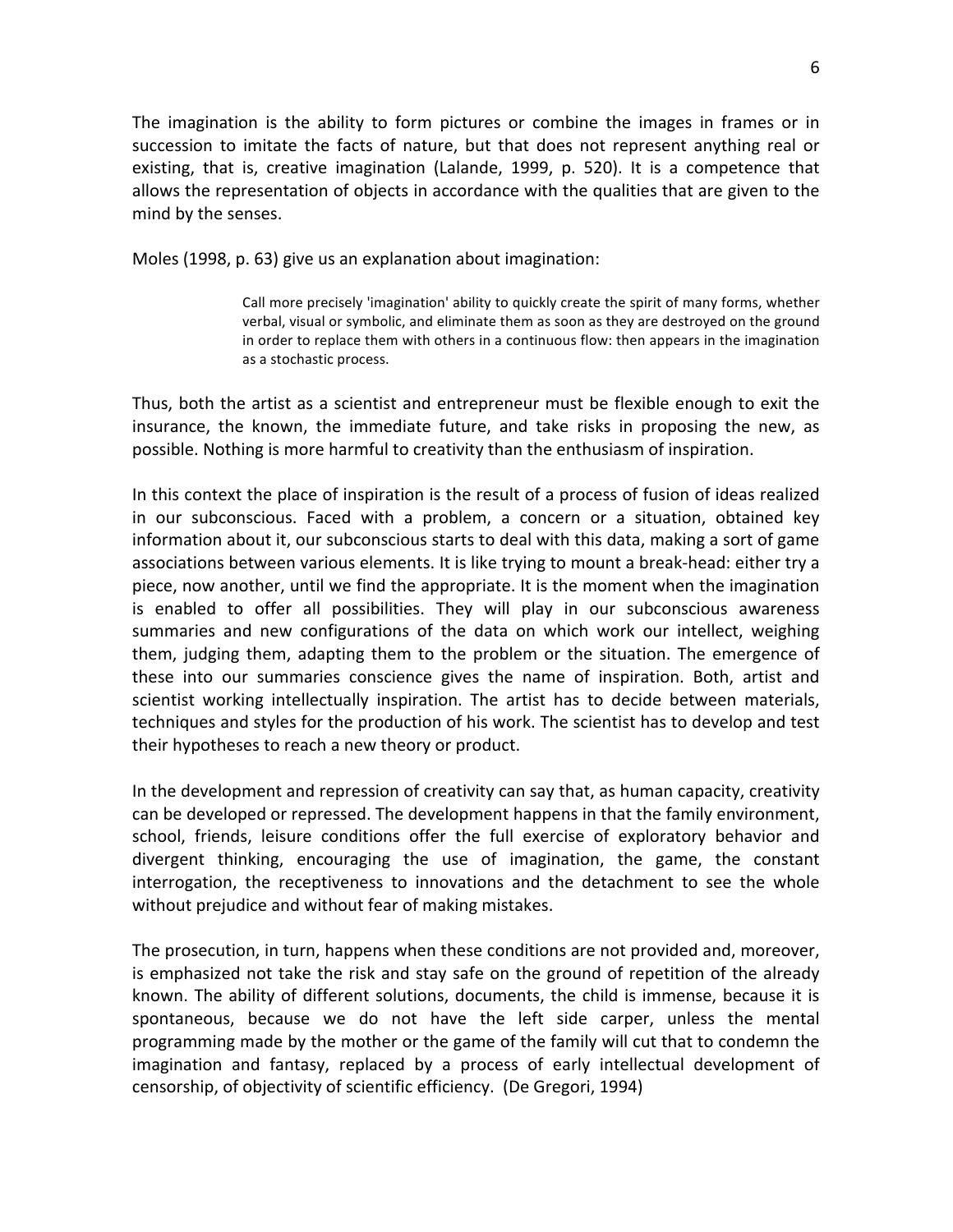For De Gregori (1994) normally, until the pre-school, creativity is preserved, freedom, spontaneity, so the unexpected. When the first series, all that suffers a big blow, because the first series is all positivist, all systematic, all rationalist, all left, Cartesian. The child suffers a shock and finds it difficult to adapt to that. Half of the children is disapproved the end of the first round of the 1st grade. Many of them are pushed into rooms for special education,
considered
abnormal.

We need to reconsider this, because the school did not know much about the mental processes
of
children,
teachers
are
not
prepared,
with
the
exception
of
Piaget,
and
impose tremendous
shock.

According
to
De
Gregori
(1994),
we
know
that
most
of
our
knowledge
was
acquired
before we come to the school, before the seven years. The speed of learning is immense, and when entering school this decreases. This fact requires an examination of conscience on the part of the school and educators to remedy the situation. Picasso quoted in De Gregori (1994,
p.
157)
describes
"all
born
geniuses,
but
few
survive
to
school."

The
normal
mode
of
view,
even
though
indispensable
to
the
artist
and
model
as
a
base
of operation,
 cannot
 prevail
 if
 the
 person
 wants
 to
 express,
 so
 artistically
 true,
 what
 the object means to her. But in the meantime, what is contemplation? Its nature is often misinterpreted to justify some weaknesses in modern civilization. The consumer mentality of today leads people to the total passivity. The person acts as a receiver that picks up what is and suffer the charges in the world. If it is necessary to depart from the common in the name of originality and progress - he tends to expect that these changes to be disclosed or given by the environment, i.e. the social world and World perceived scruples, or the stock of inspirations unconsciously generated. Given that state of mind, we tend to see
the
contemplation
as
a
purely
passive
activity.

(Arnheim,
1972)

We must clarify that the real contemplation is not just wait and adds information. It is mainly active. When a person contemplates, it is approaching the world as a questioning, that this world is not as a simple geometric figure, but whose mysterious complexity encourages the mind. The artist looks at his model in search of answers visible to the question: What is the nature of this life? More precisely, it seeks similar to the sets and processes of reality. The contemplation is not similar to the attitude of the typical spectator; it has no answers to give to the person who makes no questions.

Thus, creativity is not a gift that only the geniuses and the others have not. Creativity depends on our system of values and beliefs. It is a capability that we can all develop if we have
to
practice
some
types
of
specific
behavior.

The creative person does not want to get out of what is normal and common just to be different. He does not attempt to give the object, but penetrate it according to its own criteria of truth. And in this process, often leaving the normal mode of looking at things. When Picasso talks about his work as a series of destruction, of course refers to the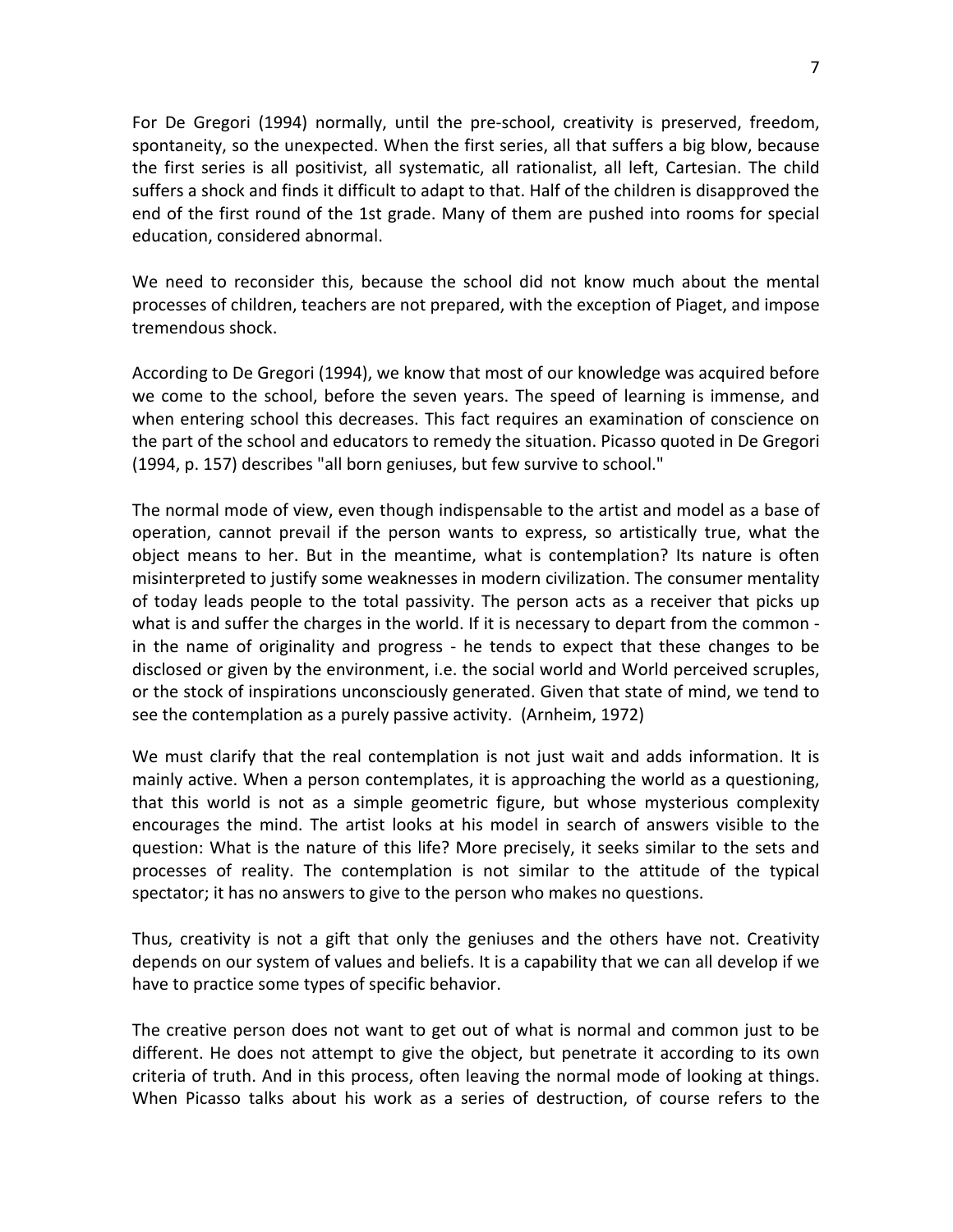destruction required a positive whole search. The desire to be different just for being different is harmful, and the need to escape from a given condition stems from a pathological condition inherent in the situation or the person, as in the mechanisms of escaping from the neurotic, which attach to the Freudian artists. Face to face with reality pregnant with meaning, the real person: creative no exception, but walk toward her. Contemplation allows you to analyze the potential of the object in relation to the kind of truth
that
is
suitable
for
both.

Even with the system of values and beliefs, we can see that in Brazil, throughout its history, the bureaucrats have been very creative. Unfortunately, their creativity has been channeled to the conservation of power and privileges. Indeed, history is full of similar examples.

If the ruling classes have also high on the physical beauty of their women, as appears to be the case, it is natural that in Brazil are some of the best plastic surgeons in the world, capable
of
performing
feats
of
creative
reconstruction
of
lips
and
noses.
Similarly,
the
low value that these classes are the dominant public health, may explain the fact still depend on
 searches
made
in
Switzerland
or
Germany
 to
combat
 tropical
diseases
 that
afflict
us. There is neither stimulating environment for our young scientists, with a creative spirit, to focus
on
the
problems
of
prevention
and
cure
of
cholera
or
malaria.

#### Creativity
in
business
and
management

People able to get creative and successful innovations are related to entrepreneurship. Robert Hirsch, in his book Entrepreneurship, says that entrepreneurship is the process of creating
something
different
and
of
value,
to
devote
time
and
effort
necessary,
to
assume the
 financial,
 psychological
 and
 social
 consequences
 related
 to
 receive
 the
 rewards
 of economic
and
personal
satisfaction
(Dolabela,
1999).

If the condition is creativity to create, create and innovate. This factor is crucial in the evolution
and
development
of
any
organization.
When
created,
evolved,
anticipate,
so
we left
ahead,
we
create
competitive
advantages,
namely
us
apart.

Education for creative thinking is the first step towards improving the level of innovation in organizations. This is a strategic tool of management process and a differential in the management of the leading team, which is to create or innovate surprised with its potential.

Creativity is the key to innovation. With the growing competition between organizations, to stay active and the other front, the organization needs to encourage their employees so that
they
contribute
satisfactorily
and
revolutionize
the
company.
Many
companies
do
not give their employees an opportunity to express their views or simply put a box of suggestions at the reception. Sometimes the best idea is not with the marketing team, it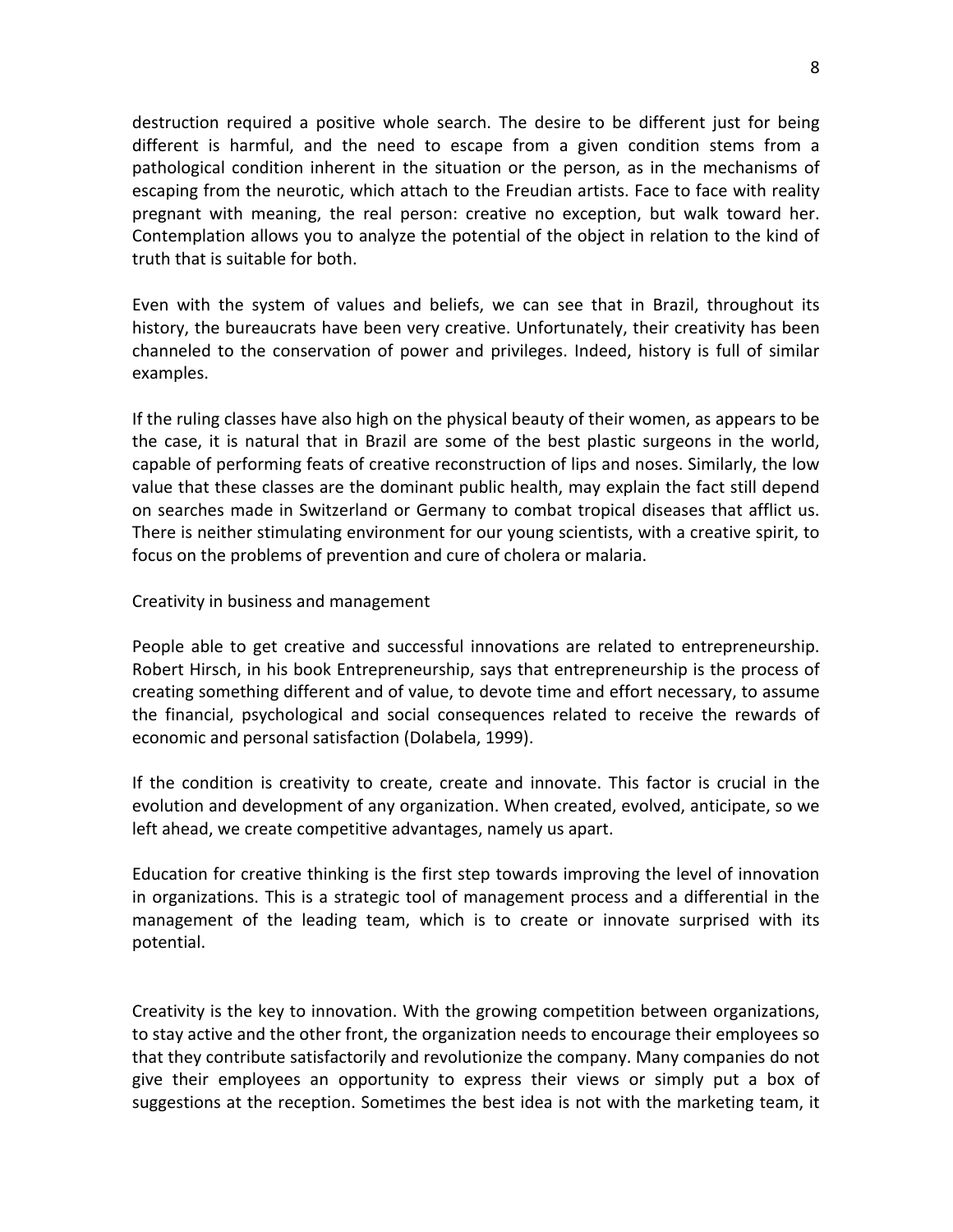can
 emerge
 from
 the
 factory
 worker,
 who
 builds
 the
 product
 and
 knows
 what improvements he may have to do more success in the market.

We described above that the terms creativity and innovation are often used interchangeably. The chief purpose here in distinguishing one from the other is to understand
what
each
means
so
they
can
be
managed
better.

Creativity has been described as the organization of thoughts in a way that leads to different understandings of a situation. Innovation is more often associated with generating
new
products
or
services.

This
 analysis
 is
 concerned
 with
 the
 processes,
 steps,
 and
 techniques
 of
 managing creativity in others rather than being creative yourself. For example: (1) Manager A is a highly creative individual who assails employees with ideas to the point where they can't keep up with the flow. As a result no one really knows what's going to happen from one day to the next-exciting and challenging, perhaps, but lacking: in purposive direction and probably damaging to productivity. (2) Manager B has few creative ideas but is highly effective
at
listening,
encouraging,
and
helping
staff
come
up
with
ideas
that
can
then
be put to the test. This checklist is mainly about Manager B.

As Advantages: every new product or service results initially from an idea that then follows an innovation cycle of testing, implementing, and marketing. It is generally accepted that the key to competitiveness is generating and successfully exploiting new ideas.

Some disadvantages: the environment in some organizations may prove hostile to creativity, and anyone managing creativity is likely to encounter obstacles, for example: free expression being stifled by a pervading culture of blame; general resistance to change;
reluctance
to
think
or
move
outside
strict
job
descriptions;
failure
being
regarded as a cause for penalties, not an opportunity to learn; a view that the best ideas come from the top; communication that is poor or moves only from the top down; rigid formalities and rules; inadequate or nonexistent incentives; slow decision-making. Accordingly, some actions
that
can
emerge
some
factors:

Identify Potential Sources of Creativity. We tend to associate research with inventing new products, but it is just as likely to yield ideas for new processes, Sources of information include published academic research, newspaper reports, or articles in trade or professional
journals.

Employees are the ones who handle the day-to-day problems, processes, and plaudits. They are the best placed for spotting opportunities or threats, devising better ways of doing things, or thinking of ways of doing different things. Customers may not always he right, but listening carefully and exploring their comments, feedback, and complaints yields new ideas. Relationships with suppliers can develop beyond purchasing into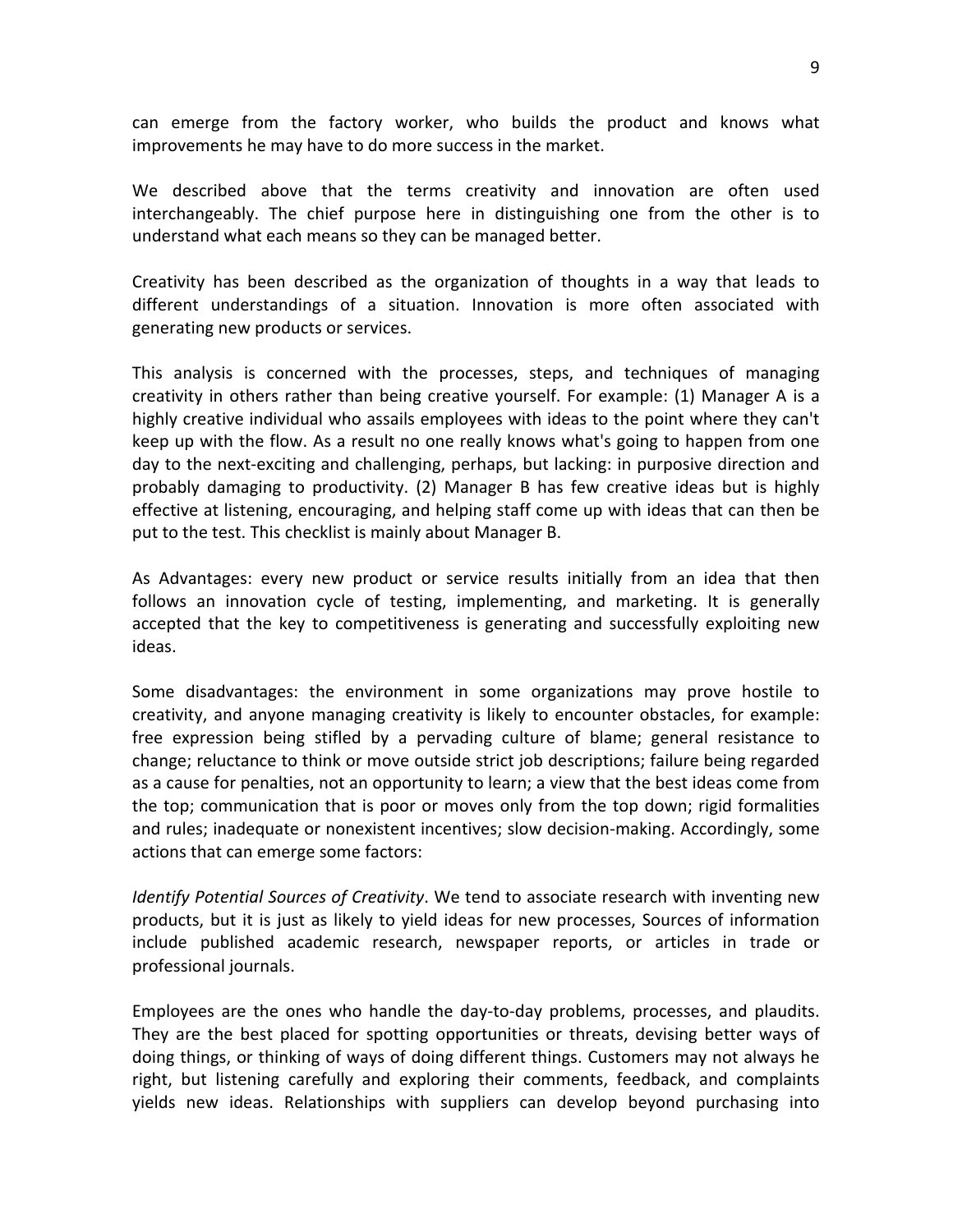partnerships
exploring
mutual
benefit.
Competitors
have
their
own
agenda
for
creativity; actively gathering intelligence on a competitor's activities can provide an early alert to new developments. Happenstance: a great deal of creativity seems to stem from unplanned
and
undirected
circumstances.

Set an Example Yourself. This is a matter of attitude and style rather then being creative yourself, although that can obviously help. The idea is not to manage by visible face-time productivity, but by realizing that staff needs downtime for chatting, thinking, and having sessions to explore different things in different ways. Encouraging new ideas consistently, not just when (or if) you have the time. Discuss all ideas in open forum, not just those you think are good. Welcome explorations and different directions instead of insisting on keeping
the
status
quo.

Foster a Climate of Creativity. A climate that fosters creativity is difficult to describe, but it is
 about.
 A
 sense
 of
 dynamism;
 a
 feeling
 of
 interest
 and
 mutual
 respect
 when
 people interact; an environment of controlled hut flexible rules and procedures instead of blind conformance to the rules; an atmosphere, of individual energy, enthusiasm openmindedness,
and
commitment.

Use Techniques for Creativity. Brainstorming involves spontaneous open-ended discussion in the search for new ideas. It is invaluable for generating large numbers of ideas, however off-the-wall they may appear at the time. Suggestion boxes gather ideas from employees improve productivity, cut costs, or improve working conditions, The key to successful suggestion schemes is is to give feedback and reward contributors so employees realize that management listens to and values them. Focus groups explore a particular topic in some depth, allowing people to develop related ideas and build on others' views as they go along. Lateral thinking, pioneered by Edward de Bono, takes us outside our familiar, even organizational, way of reasoning and suggests that there are many ways of thinking about a problem. Mind mapping, developed by Tony Buzan (1996), mirrors the way the brain stores and retrieves information. It is a powerful way of expressing the thought patterns,
pictures
and
associations
that
exist
in
the
brain.

Become a Team Member. Although you may be the team leader, become a team member as well. Challenge others in the way they do things, even what they are doing, and encourage them to challenge you. You need to adopt a number of different roles to get the
best
from
teams‐it's
useful
at
various
times
to
be
the
manager
who
sits
hack,
listens, and encourages and knows when to move away from an unprofitable track; the communicator
who
interprets
input
 from
 different
individuals;
 the
 devil's
advocate
who tries
to
get
people
to
see
that
here
is
an
alternative;
the
builder
who
makes
links
between a number of possibilities; and the coordinator who sums up when a consensus begins to appear.

*Build in Breathing Space*. There's no secret here: if you want people to be creative, you can't expect to see them "doing" all the time. In fact you can't expect to see them all the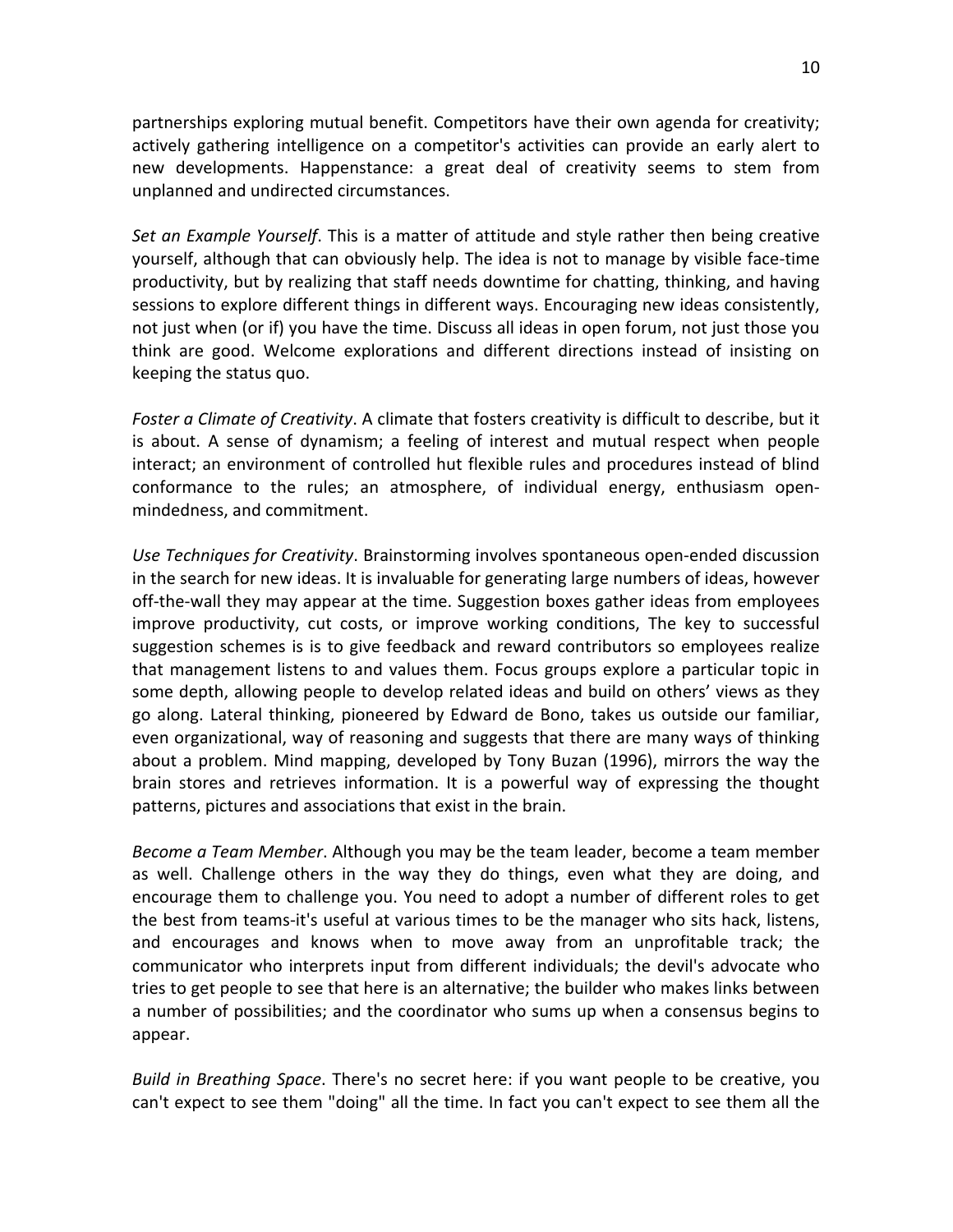time-they may be better at being creative out of your sight or hearing, If you trust people with space and time, generally they come up with the goods. Largely it's a question of trust,
something
that
has
to
be
given
in
order
to
be
earned.

Build System for Creativity. Such systems will be based on the approaches outlined in Steps 1-6 above, They may include: (a) 360-degree appraisal - in which constructive review and feedback from customers, subordinates, peers, and managers takes place on a regular, honest, and open basis; (b) self-directed teams - small groups of people genuinely empowered to manage themselves and the work they do. They require flexibility and support from the organization and multis-killing and self-discipline from team members; and (c) flexible working - so that people are not disadvantaged by one-size-fits-all attendance
requirements,
which
may
no
longer
be
appropriate
or
necessary
for
the
type of
work
required.
You
can
gain
positive
advantages
by
gearing
the
work
to
the
employee instead
of
the
other
way
around.

Devise *Inexpensive Pilots*. It is important to try out ideas that seem to promise much but may need significant investment. Plan how to pilot such ideas on a smaller scale to get information about whether they bear further development and learn from the initial phasing‐in
how
to
improve
later,
fuller
implementations.

Feedback and Reward. No initiative will carry much value unless it is firmly supported with systems of feedback and reward. Letting employees know how their suggestions are turning out encourages them to be forthcoming with further ideas. Feedback should be constructive
and
 supportive
and
 should
cover
all
 the
ideas
employees
have
contributed, not just the ones an assessing panel has deemed worthy. Some successful suggestion programs reward all contributions in cash on a sliding scale depending on how far each idea
can
be
developed.

## Final
Considerations

The
growth
and
development
organizations
need
to
leave
the
different,
but
that
will
only happen when open space for the element called creativity and innovation. Those that leverage the solutions and overcome fears and prejudices, bring qualitative changes in the organizational
 environment.
 Creativity
 and
 innovation
 oxygen
 the
 daily
 lives
 of
 people bringing a healthy habit for the organizational environment, and being gradually transferred
 to
 other
 contexts
 and
 other
 environments.
 The
 most
 interesting
 is
 that
 the creativity
to
allow
people
to
understand
that
if
creative.

Describe an appropriate climate for creativity is not a difficult task. The big challenge is to foster a work environment where there is room for the flourishing of new ideas and congruence
 between
 the
 individual's
 needs
 and
 the
 demands
 of
 the
 organization.
 Our main concern is to examine the possible implications of creativity in day-to-day businesses, our reasoning leads to the following assumptions: (a) since the change the basic function of creativity, it is stimulated in societies and environments that give value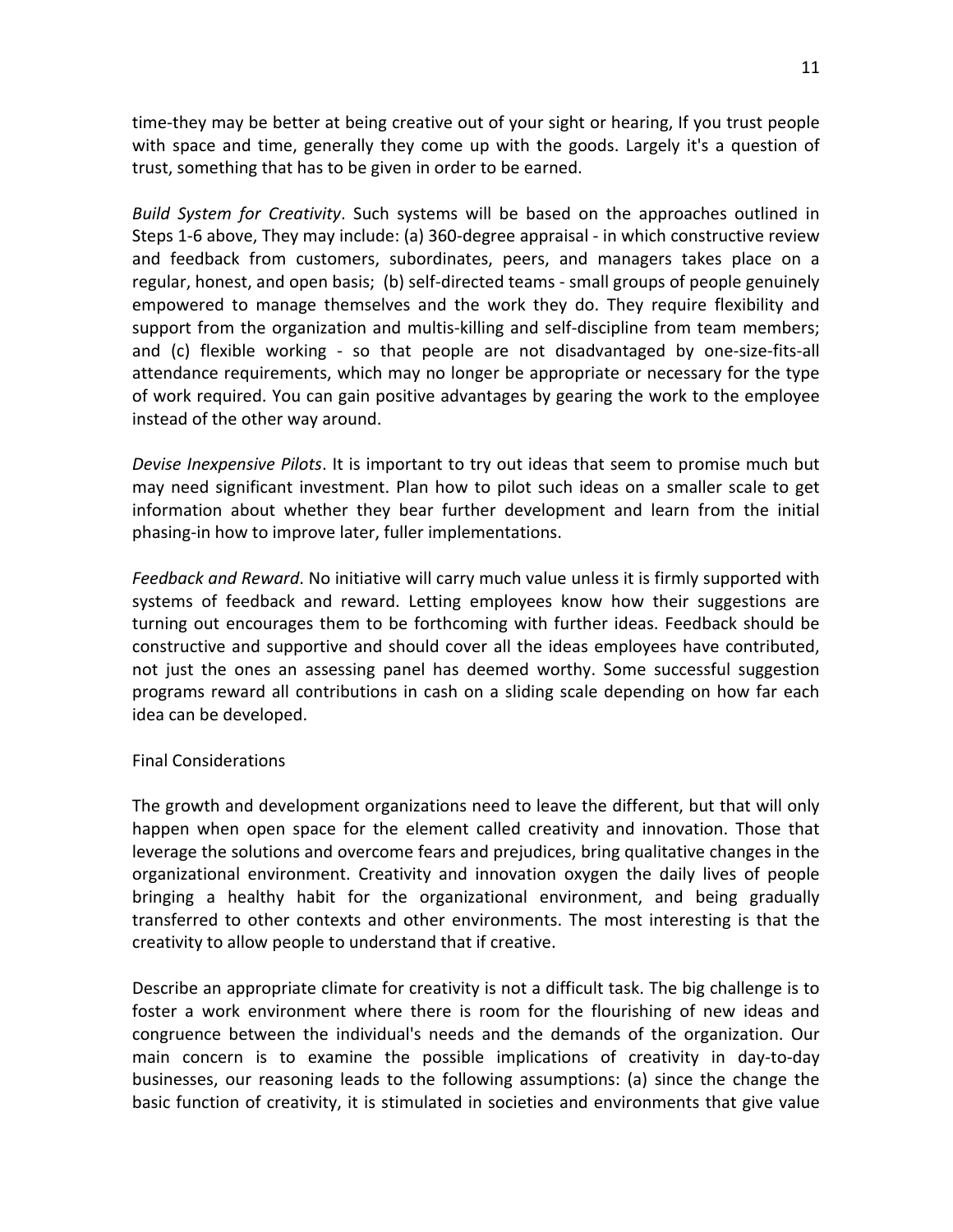to
change
and
that
they
accept
the
innovation
as
beneficial
and
necessary.
(b)
The
nature of
the
innovations
and
changes
desired
determines
the
way
that
will
make
the
creativity of individuals. Therefore, we must clearly define the paths so that the results are significant; and (c) Human nature being what it is, no effort (including a creative research) is sustained in the long term if there is no guarantee of reward, both material (concrete) or
subjective
(abstract),
as
the
prestige,
recognition
and
social
admiration
of
peers.

Transcending these assumptions for the specific universe of companies, we could, responding to some assumptions, and recommend:

Look attracts and retains talented individuals in his team of high creative potential. It is easy to recognize these people. They are dreaming more and less than the common practice.
They
are
also
more
averse
to
rules
and
regulations
and
therefore
more
prone
to shocks
and
conflicts.

Create in your organization, the awareness that innovation and changes are essential to grow and compete successfully in the market. The company must not succumb to their ethical
and
moral
values,
but,
apart
from
these,
should
not
there
other
dogmas.
Nothing and
no
one
is
sacred.

The environment and structure of the company must foster creativity, without the barriers created by hierarchy and bureaucracy. In practice, to get it is through groups or matrix‐oriented
projects.

Fix priority targets for its creative efforts. Overall, the company must be creative in the service of competitive advantage. We must continually find new ways to be better and more efficient than our competitors. But within this context, specific goals must be defined
for
each
and
every
moment.

Spend generously the creative spirit of his men. Always remember that the initial idea, which generally comes from a man and not a group, is as important as its implementation and administration. In practice, unfortunately, most of the recognition goes to the latter two
phases.

If you believe that creativity will come of its own accord or that it needs to be nurtured and often to try out new ways of doing things in a spirit of inquiry, to try managing creativity
we
do
have
a
customer
focus
in
order
to
produce
goods
or
services
that
people want now or may want in the future. Understand the major business drivers profitability, competitors,
technology,
demand,
costs‐against
which
ideas
will
be
evaluated.
Encourage trials and experiments and use failure to move on, not back. Weigh up the importance of creativity
when
recruiting
new
staff
and
don't
accept
that
all
conflict
is
negative
and
don't accept that creativity takes second place to order and routine.